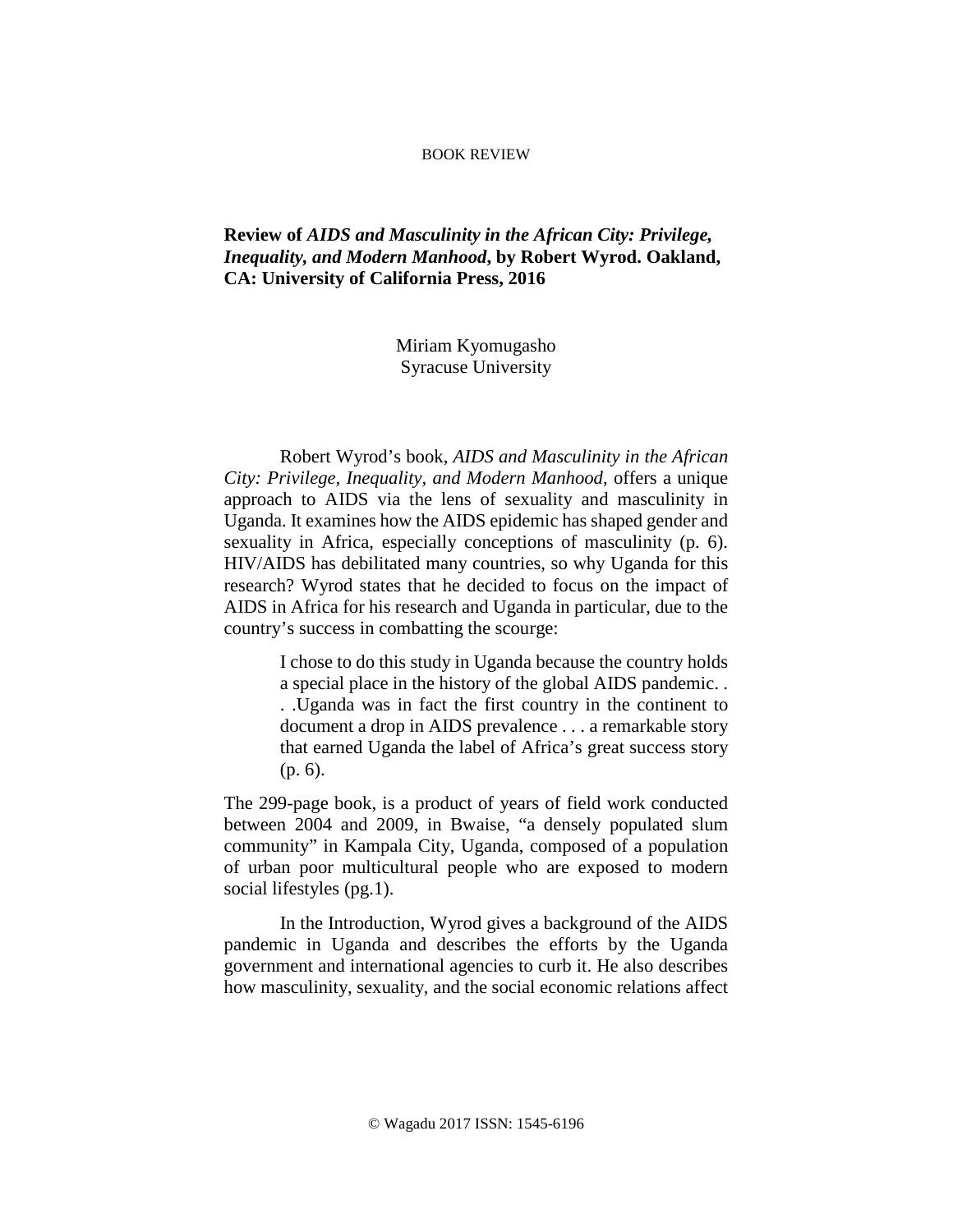gender relations and culture in Uganda. In his literature review, Wyrod also explains the Western racist perceptions about Africans and their "hyped sexualized pan-African culture*,*" and why this hypersexualized culture is perceived to be the main cause of HIV/AIDS epidemic.

> . . . this myopic attention to a purported African sexual exceptionalism has led to a fixation on strategies for modifying Africans' sexual behavior and diverted attention from key co-factors in the spread of AIDS in Africa, including malnutrition, other diseases and inadequate healthcare . . . these factors are rooted in poverty and it's this poverty that actually distinguishes life in Africa from the West (p. 16).

*AIDS and Masculinity* explains that the AIDS epidemic has had a great impact on masculinity and sexuality in Uganda and sub-Saharan Africa in general. This research, which was to establish if the AIDS epidemic altered or affected these male sexual privileges of Ugandan men, instead found that "while AIDS has complicated aspects of masculine sexual privilege, it has not fully challenged it" (p.206). Wyrod says that he found that men, as well as women, instead "reworked men's sexuality in light of the persistent HIV, at times questioning but largely re-affirming it" (p. 206).

Wyrod further argues that AIDS escalation in Africa was mainly caused by poverty and insecurity due to civil wars, which disrupted the social economic structures of many African communities. This made women more dependent on men, and too poor to negotiate their sexual rights. Poverty equally made men emasculated, as many could not fit in the 'home provider image' that women expect them to fulfill. This led to broken homes, domestic violence, transactional sex or extramarital affairs leading to more AIDS infections especially among women. This intersectionality between poverty, sexual rights and AIDS is one of the main themes running across the book, and Wyrod refers to it as the biggest challenge in the struggle against AIDS in Africa. Accordingly,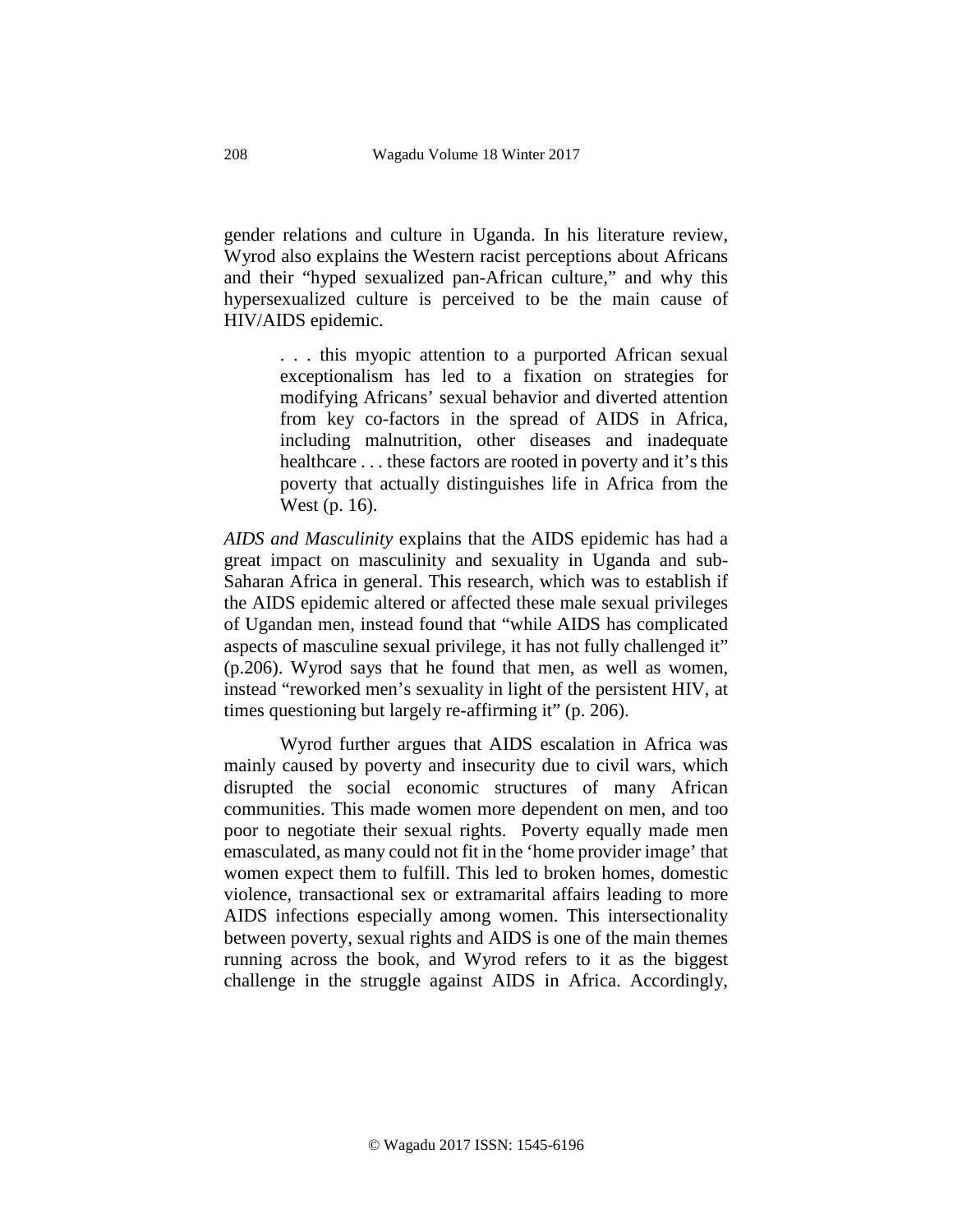Wyrod makes it clear that as long as social economic challenges are not addressed, HIV/AIDS infections will continue growing (pp. 225-232). The reader is, however, left wondering why a country like Botswana, which has a developed economy and good health infrastructure, has the second highest HIV/ADS prevalence rates in the world.

Wyrod attributes the cause of the high AIDS epidemic in Uganda to the Obote-Amin 1970s economic breakdown, which led to smuggling, where "illicit markets, secretive transport and human interaction . . .were a risk environment and background for the development of an epidemic of HIV/AIDS" (p. 66). Perhaps one aspect that is not accounted for by Wyrod in this book is the extent to which the political instability caused by Museveni's NRA war of the 1980s contributed to the AIDS epidemic in Uganda, given that it disrupted the social economic structures of Uganda including health facilities. Uganda is one of the most highly affected countries by HIV/AIDS in the world, and Wyrod righty acknowledges the extraordinary effort Museveni's government has taken to control the AIDS epidemic after 1986. Another important aspect that *AIDS and Masculinity* covers in detail is Uganda's women's rights and their empowerment in the '90s. Wyrod explores why there was a pushback in the last two decades against women's move to shift "the gender status quo, especially those shifts that are perceived to be threatening men's power and privilege" (pp.10-11). Wyrod concludes that while Museveni's government continues to claim to advocate for women's rights, it neglects addressing the economic conditions that so fundamentally structure intimate relationships among the urban poor (p. 159).

Wyrod believes that the entire process to combat AIDS in Uganda promoted masculinity and male sexual privilege. This process took on the religious undertones of 1970s without aiming to "curtail the traditional male sexual privileges" (p.76). In other words, HIV/AIDS has reaffirmed and reproduced new forms of masculinities instead of controlling them (pp. 202-203). Even with the shift from religious approach of "zero grazing" to biomedical